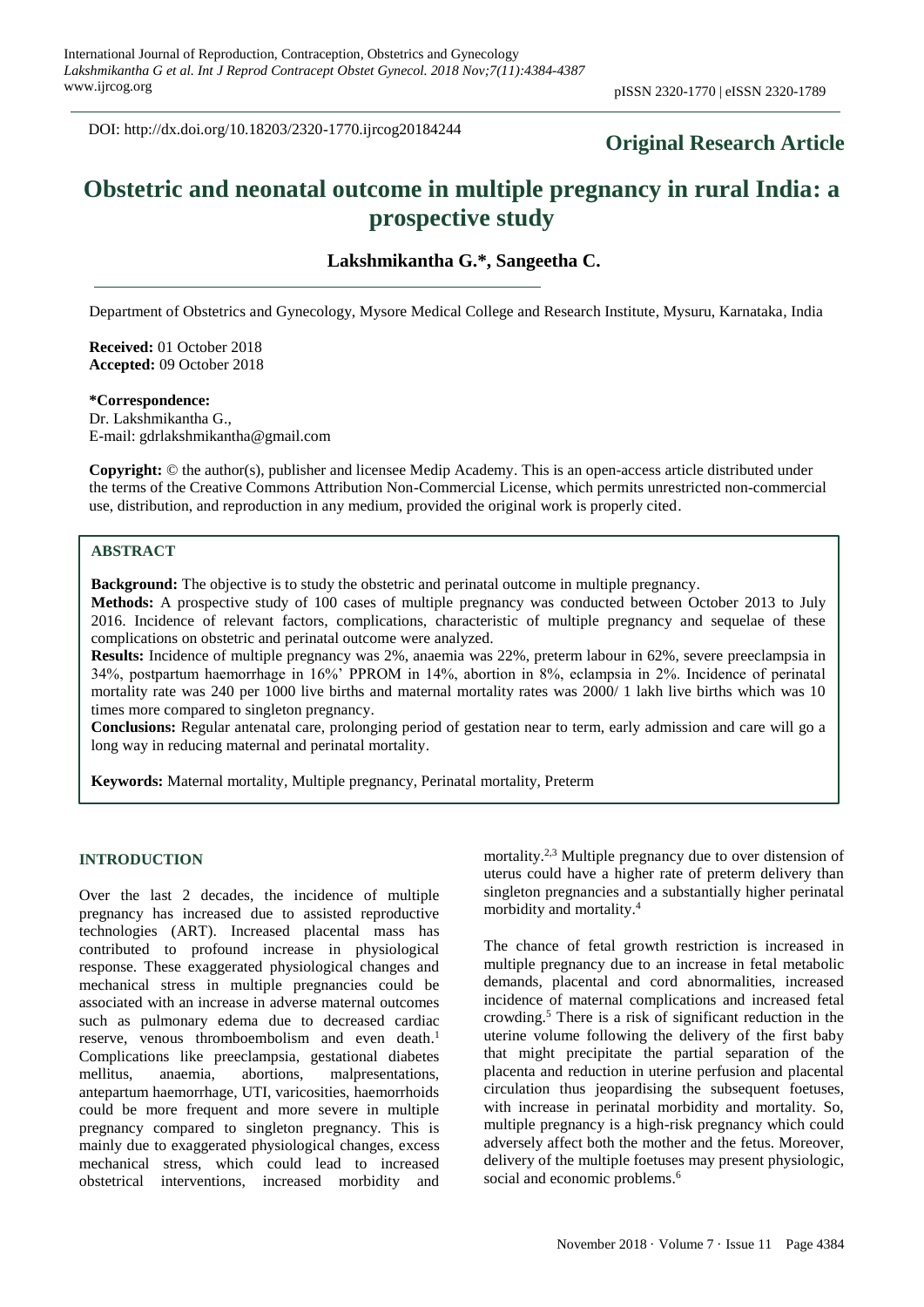### **METHODS**

This study was performed on 100 women with multiple gestation who attended our department between October 2013 and July 2016. The exclusion criteria were preexisting hypertension, overt diabetes, cardiac disorder, renal disease or collagen vascular disease etc. These medical complications would have likely increased their risk of pregnancy complications. Informed consent and ethical committee approval were obtained. This prospective study was done during antenatal, labour and post-natal period till the patients were discharged. Detailed obstetric history was taken including family history and history of intake of ovulation induction drugs and infertility treatment. Examination was done to note any associated complications. Vaginal delivery was allowed if the first twin was longitudinal and there was no obstetrical indication for caesarean section. After delivery of the first twin, the longitudinal, if no haemorrhage or fetal distress, waited for spontaneous resumption of contractions for stage was prolonged. In breech presentation, with an adequate maternal pelvis, average fetal size , good uterine contractions and a completely dilated and effaced cervix, assisted breech delivery was conducted. If second twin was transverse, it was corrected by external version into a longitudinal lie to vertex or breech presentation. If external version fails or membranes rupture internal podalic version is done under general anaesthesia followed by breech extraction. After delivery of babies, APGAR was evaluated. Active management of 3rd stage was done by prophylactic oxytocics to reduce postpartum haemorrhage. Placental examination was done to study the chorionicity and zygosity. Postpartum endometritis, DVT, neonatal complications, if any, were noted.

## **RESULTS**

## **Table 1: Combinations of presentations in multifetal gestation, the commonest being both vertex presentation.**

| <b>Combination of</b><br>presentations | <b>No. of cases Percentage</b> |                             |
|----------------------------------------|--------------------------------|-----------------------------|
| $Vertex + vertex$                      | 34                             | 34                          |
| $Vertex + breeze$                      | 22                             | 22                          |
| $Breet + vertex$                       | 6                              | 6                           |
| Vertex $+$ transverse                  | 14                             | 14                          |
| $Breech + breech$                      | 6                              | 6                           |
| Transverse + breech                    | 4                              |                             |
| $Transverse + transverse$              |                                |                             |
| Breech + transverse                    | $\mathcal{D}_{\mathcal{L}}$    | $\mathcal{D}_{\mathcal{L}}$ |
| Variable                               | 8                              | 8                           |
| Total                                  |                                |                             |

Incidence of multiple pregnancy was 2%, anaemia was 22%, preterm labour (<37 weeks) is 62%, severe preeclampsia in 34%, postpartum haemorrhage in 16%' PPROM in 14%, abortion in 8%, eclampsia in 2%. Seventy percent of the patients belonged to age group between 20 and 30 years. 52% multigravida and 48% primigravida.

Family history of multiple gestation was present only in 26% cases. 88% had conceived spontaneously and 12% after ART. Table 1 shows different types of presentations of multiple pregnancy the commonest being vertex and vertex followed by vertex and breech.

## **Table 2: Antepartum complication in multifetal gestation and its incidences, the commonest complication being preterm labour.**

| <b>Complication</b>                                      | No. of cases Percentage |                |
|----------------------------------------------------------|-------------------------|----------------|
| Abortion                                                 | 8                       |                |
| Preterm labour $\left(\langle 37 \rangle \right)$ weeks) | 62                      | 62             |
| Severe preeclampsia                                      | 34                      | 34             |
| Anaemia                                                  | 22                      | 22             |
| Antepartum haemorrhage                                   | 2                       | 2              |
| <b>PPROM</b>                                             | 14                      | 14             |
| Eclampsia                                                | 2                       | 2              |
| Renal failure                                            | 2                       | $\mathfrak{D}$ |
| Maternal mortality                                       | 2                       | 2              |
| $\Delta$ laboration on<br>$DDDOM$ anotame                | .                       |                |

Abbreviations: PPROM-preterm premature rupture of membranes.

The commonest complication in multiple pregnancy is preterm labor followed by severe preeclampsia and anemia (Table 2). In the present study, maternal mortality was due to acute renal failure secondary to eclampsia.

Caesarean rate was 34%. Postpartum haemorrhage in 16% of patients and all of them were controlled with medical line of management. In the present study, 34 cases (34%) were dichorionic-diamniotic, 16 cases (16%) were monochorionic-diamniotic, 48 (48%) were monochorionic-monoamniotic.

#### **Table 3: Comparative analysis of preterm labour.**

| <b>Authors</b>                | Year | Incidence % |
|-------------------------------|------|-------------|
| Holceberg <sup>6</sup>        | 1982 | 97          |
| Luke $B^7$                    | 1994 | 47.9        |
| Khushla Pathania <sup>8</sup> | 2001 | 60          |
| Itzkowic <sup>9</sup>         | 1979 | 78          |
| Present study                 |      |             |

50 cases (27.1%) needed NICU admission in both first and second twin. The various reasons for NICU admission wee LBW, preterm birth, IUGR and birth asphyxia 24 (24%) perinatal deaths occurred in the study giving a perinatal mortality rate of 240 per 1000 live births.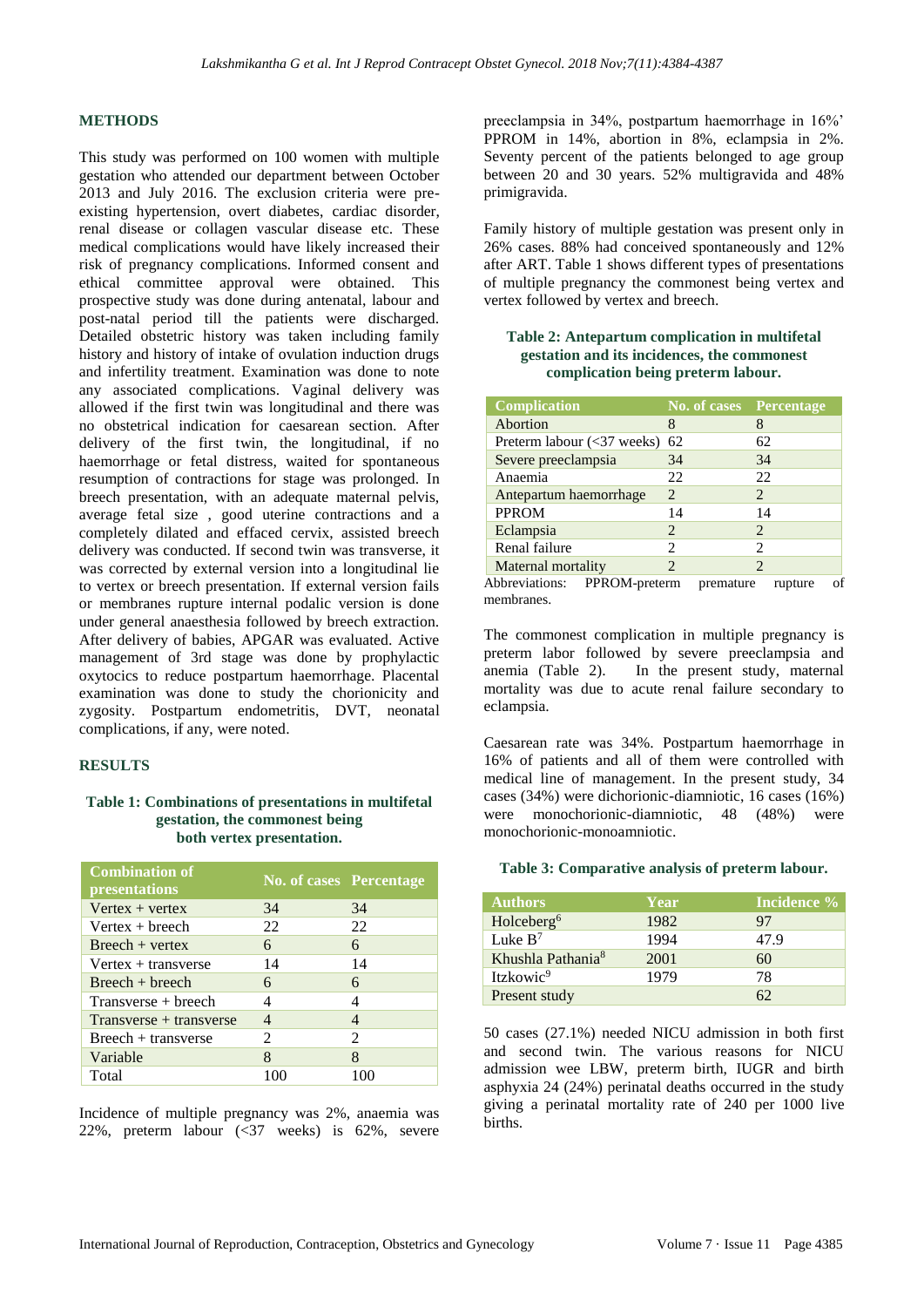| $\overline{\text{Birth weight (grams)}}$ First fetus (n=100) |              |                    | Second fetus $(n=100)$ |                    |
|--------------------------------------------------------------|--------------|--------------------|------------------------|--------------------|
|                                                              | No. of cases | No. of babies died | No. of cases           | No. of babies died |
| 1050-1500                                                    | 26           |                    |                        |                    |
| 1550-2000                                                    | 36           |                    | 32                     |                    |
| 2050-2500                                                    | 32           |                    | 28                     |                    |
| >2500                                                        |              |                    |                        |                    |

**Table 4: Perinatal mortality in relation to birth weight showing better outcome for babies with more birth weight.**

## **Table 5: Various causes for perinatal mortality in the present study, the commonest being preterm birth.**

| <b>Causes</b>                                                                    | cases                       | No. of No. of perinatal<br>deaths |
|----------------------------------------------------------------------------------|-----------------------------|-----------------------------------|
| Preterm $(<$ 37 weeks)                                                           | 124                         | 14                                |
| <b>IUGR</b>                                                                      | 16                          | $\mathcal{D}_{\mathcal{L}}$       |
| Aspiration syndrome                                                              | 2                           | $\mathcal{D}_{\mathcal{A}}$       |
| Colloidon syndrome                                                               | 2                           | 2                                 |
| Maternal renal failure<br>secondary to antepartum<br>eclampsia caused by hypoxia | $\mathcal{D}_{\mathcal{L}}$ |                                   |

Perinatal mortality was 12 (12%) for first fetus, 12 (12%) for second fetus.

There were no perinatal deaths for foetuses weighing more than 2500gm in any of the foetuses as depicted in Table 4. The causes for perinatal mortality as shown in Table 5, the commonest being preterm birth.

Perinatal mortality was 100% if gestation age was less than 28 weeks in present study (Table 6).

#### **Table 6: Influence of gestational age on perinatal mortality.**

| $1st$ fetus $(n=100)$                                |  |  | $2nd$ fetus $(n=100)$ |                                                    |  |  |               |
|------------------------------------------------------|--|--|-----------------------|----------------------------------------------------|--|--|---------------|
| Gestational age (weeks) No. of cases No. of deaths % |  |  |                       | Gestational age (weeks) No. of cases No. of deaths |  |  | $\frac{0}{0}$ |
| $<$ 28                                               |  |  | 100                   | < 28                                               |  |  | 100 -         |
| 28-37                                                |  |  | 50                    | 28-37                                              |  |  | 50            |
| 37 and above                                         |  |  |                       | 37 and above                                       |  |  |               |

#### **DISCUSSION**

The explosion of multiple pregnancy in the last three decades is mainly due to delayed fertility and the use of assisted reproductive technology multiple pregnancy is a high-risk pregnancy, it has more maternal and fetal complications as compared to singleton pregnancy. Thus, multifetal gestation needs more ANC, institutional care and delivery than singleton pregnancy. Determining exact gestational age and chorionicity, screening for anomalies and looking for unique complications of multiple pregnancy necessitates more frequent antenatal checkups. <sup>10</sup> Preterm labour is the most common complication among all other complications in multiple pregnancy. It is the leading cause of perinatal al mortality in multiple pregnancy. Hence all efforts must be taken to prolong pregnancy risks of multiple pregnancy should be explained clearly to all mothers with multiple pregnancy. Majority of the complications can be prevented by intensive approach and protocols during antenatal period and labour, especially correction of anaemia, treatment of infections and early admission in the presence of threatened preterm labour and thus arresting preterm labour. Adequate tocolysis should be instituted until adequate lung maturity of the fetus is achieved. At relatively early stages before 32 weeks lecithin /sphingomyelin ratio should be obtained for both the amniotic sacs to ensure accurate assessment of fetal lung maturity in twin pregnancy. <sup>11</sup> Lung maturity should be achieved by administering corticosteroids at the right time and thus preventing perinatal mortality secondary to preterm birth accelerated maturity of multiple gestation was evident in the present study as most of the low birth weight babies survived without NICU care. Perinatal mortality was similar for either of the twins for that period of gestation and birth weight thus suggesting that period of gestation and birth weight was an important factor for good perinatal outcome. High rate of perinatal mortality can be reduced by decreasing the incidence of low birth weight infants rather than increasing the rate of caesarean section and by regular antenatal check-ups, early detection and prevention of preterm labour.

## **CONCLUSION**

Obstetric and perinatal outcome can be improved by optimum care of mother and fetus in the antenatal period and prolonging the duration of gestational age as far as possible till fetal lung maturity is attained. Both maternal and perinatal mortality can also be reduced by appropriate